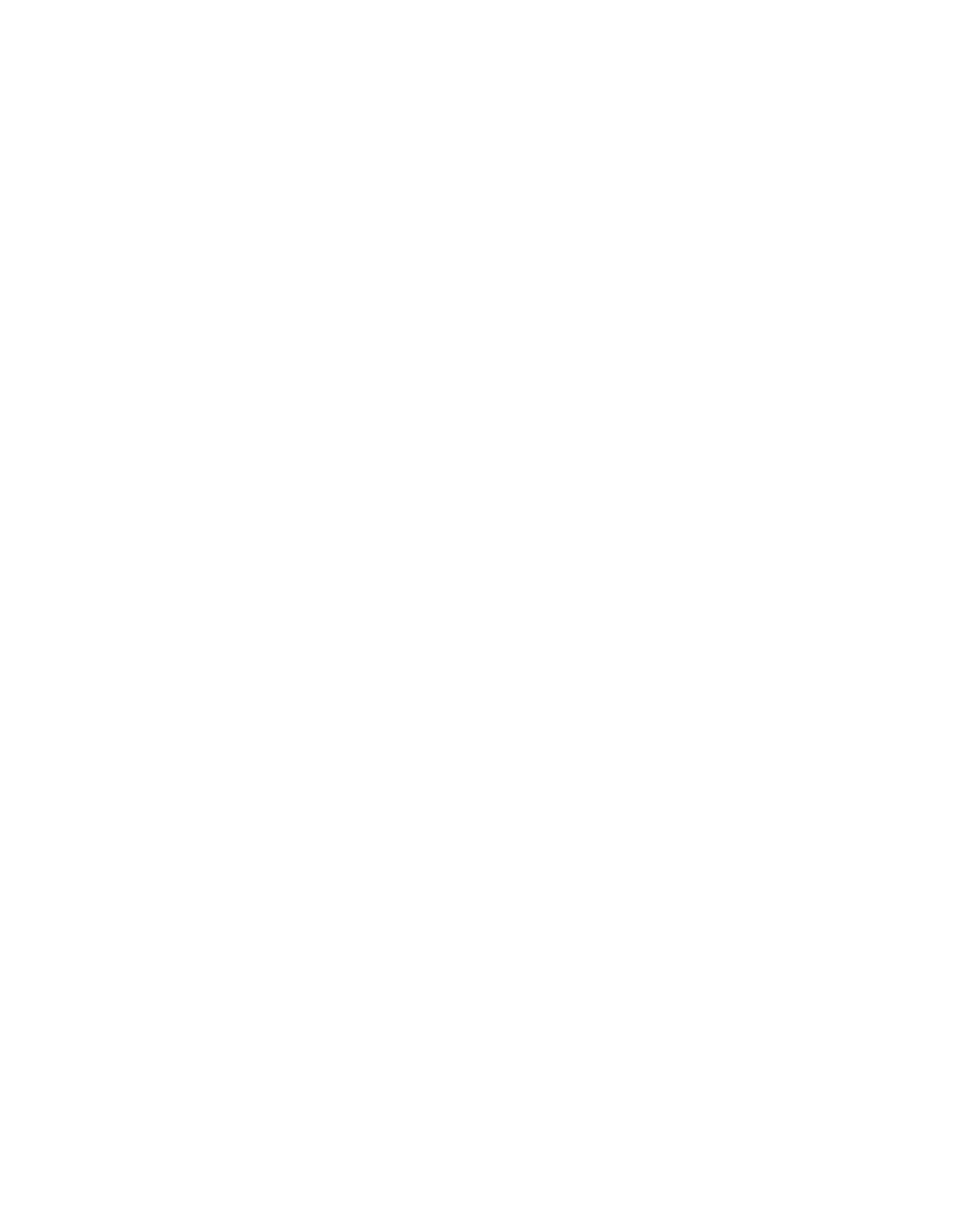# PIT-4Base-Scorecard:CHC131-08-30-16-PIT0@ CHC3 \*WP:Hendricks-LP:Kuhl-Sv:Chapman-CHCrec84-47-RizzoisTopContributorinCHCwin

 $\cdot \mathbf{Q}_{\text{Base}}$ The 4Base trademark is owned by Cycled Solutions LLC.

> Scorecard Sponsored By

> > App Store

**GO** - Meal and Fitness Tracker

By Iolo

https://itunes.apple.com/us/app/go-meal-and-fitness-track-er/id785910082?mt=8

| PIT - 4BaseScore - Player 4Score by Batting Order<br>CHC131 - 08-30-16 - PIT 0 @ CHC 3<br>WP: Hendricks - LP: Kuhl - Sv: Chapman - CHC rec 84-47 - Rizzo is Top Contributor in CHC win |      |           |              |                |                |                |                  |          |                |                |                |  |  |  |
|----------------------------------------------------------------------------------------------------------------------------------------------------------------------------------------|------|-----------|--------------|----------------|----------------|----------------|------------------|----------|----------------|----------------|----------------|--|--|--|
|                                                                                                                                                                                        |      |           |              |                |                |                | <b>Bat Order</b> |          |                |                |                |  |  |  |
| Player                                                                                                                                                                                 | Team | Position  | $\mathbf{1}$ | $\overline{2}$ | 3              | $\overline{4}$ | 5                | 6        | $\overline{7}$ | 8              | 9              |  |  |  |
| Jaso                                                                                                                                                                                   | PIT  | PH        |              |                |                |                |                  |          |                |                | 2 <sup>1</sup> |  |  |  |
| Mercer                                                                                                                                                                                 | PIT  | SS        |              |                |                |                |                  |          |                | $\overline{2}$ |                |  |  |  |
| Polanco                                                                                                                                                                                | PIT  | <b>RF</b> |              |                |                | $\overline{2}$ |                  |          |                |                |                |  |  |  |
| <b>McCutchen</b>                                                                                                                                                                       | PIT  | CF        |              |                | $\overline{1}$ |                |                  |          |                |                |                |  |  |  |
| Bell                                                                                                                                                                                   | PIT  | 1B        |              | $\mathbf{0}$   |                |                |                  |          |                |                |                |  |  |  |
| Cervelli                                                                                                                                                                               | PIT  | C         |              |                |                |                |                  |          | $\pmb{0}$      |                |                |  |  |  |
| Freese                                                                                                                                                                                 | PIT  | 3B        |              |                |                |                |                  | $\bf{0}$ |                |                |                |  |  |  |
| Harrison                                                                                                                                                                               | PIT  | 2B        | $\mathbf{0}$ |                |                |                |                  |          |                |                |                |  |  |  |
| Joyce                                                                                                                                                                                  | PIT  | PH        |              |                |                |                |                  |          |                |                | $\pmb{0}$      |  |  |  |
| Kuhl                                                                                                                                                                                   | PIT  | P         |              |                |                |                |                  |          |                |                | $\pmb{0}$      |  |  |  |
| <b>Marte</b>                                                                                                                                                                           | PIT  | LF        |              |                |                |                | $-1$             |          |                |                |                |  |  |  |

PIT - 4Score Box - Player Totals<br>CHC131 - 08-30-16 - PITO @ CHC3<br>WP: Hendricks - LP: Kuhl - Sv: Chapman - CHC rec 84-47 - Rizzo is Top Contributor in CHC win

| Player        |            | Team Position | Bat<br>Ord #   | Credit For Run | PA Bases       | <b>BR</b> Bases | <b>Bases Pushed</b> | Player 4Score  | Appearances  | Productivity<br>Rate |
|---------------|------------|---------------|----------------|----------------|----------------|-----------------|---------------------|----------------|--------------|----------------------|
| Jaso          | PIT        | PH            | 9              | 0              | 2              | $\mathbf 0$     | 0                   | 2              | $\mathbf{1}$ | 2.000                |
| Mercer        | PIT        | SS            | 8              | $\pmb{0}$      | $\overline{2}$ | $\mathbf 0$     | $\pmb{0}$           | $\overline{2}$ | 3            | 0.667                |
| Polanco       | PIT        | <b>RF</b>     | 4              | $\pmb{0}$      | $\overline{c}$ | $\mathbf{1}$    | $-1$                | $\overline{c}$ | 3            | 0.667                |
| McCutchen     | <b>PIT</b> | CF            | 3              | $\mathbf 0$    | $\mathbf{1}$   | $\mathbf 0$     | $\pmb{0}$           | $\mathbf{1}$   | 4            | 0.250                |
| Bell          | PIT        | 1B            | $\overline{c}$ | $\mathbf 0$    | $\pmb{0}$      | $\mathbf 0$     | 0                   | $\pmb{0}$      | 4            | 0.000                |
| Cervelli      | PIT C      |               | $\overline{7}$ | $\mathbf 0$    | $\pmb{0}$      | $\pmb{0}$       | $\pmb{0}$           | $\pmb{0}$      | 3            | 0.000                |
| Freese        | PIT        | 3B            | 6              | $\mathbf 0$    | $\pmb{0}$      | $\mathbf 0$     | $\pmb{0}$           | $\pmb{0}$      | 3            | 0.000                |
| Harrison      | PIT        | 2B            | $\mathbf{1}$   | $\mathbf 0$    | $\mathbf{1}$   | $-1$            | $\pmb{0}$           | $\pmb{0}$      | 4            | 0.000                |
| Joyce         | PIT        | PH            | 9              | $\mathbf 0$    | $\pmb{0}$      | $\mathbf 0$     | 0                   | $\pmb{0}$      | $\mathbf{1}$ | 0.000                |
| Kuhl          | PIT        | $\mathsf{P}$  | 9              | $\pmb{0}$      | $\pmb{0}$      | $\pmb{0}$       | $\pmb{0}$           | $\pmb{0}$      | $\mathbf{1}$ | 0.000                |
| Marte         | PIT        | LF            | 5              | $\pmb{0}$      | $\mathbf{1}$   | $-1$            | $-1$                | $-1$           | 3            | $-0.333$             |
| <b>Totals</b> |            |               |                | $\pmb{0}$      | 9              | $-1$            | $-2$                | 6              | 30           | 0.200                |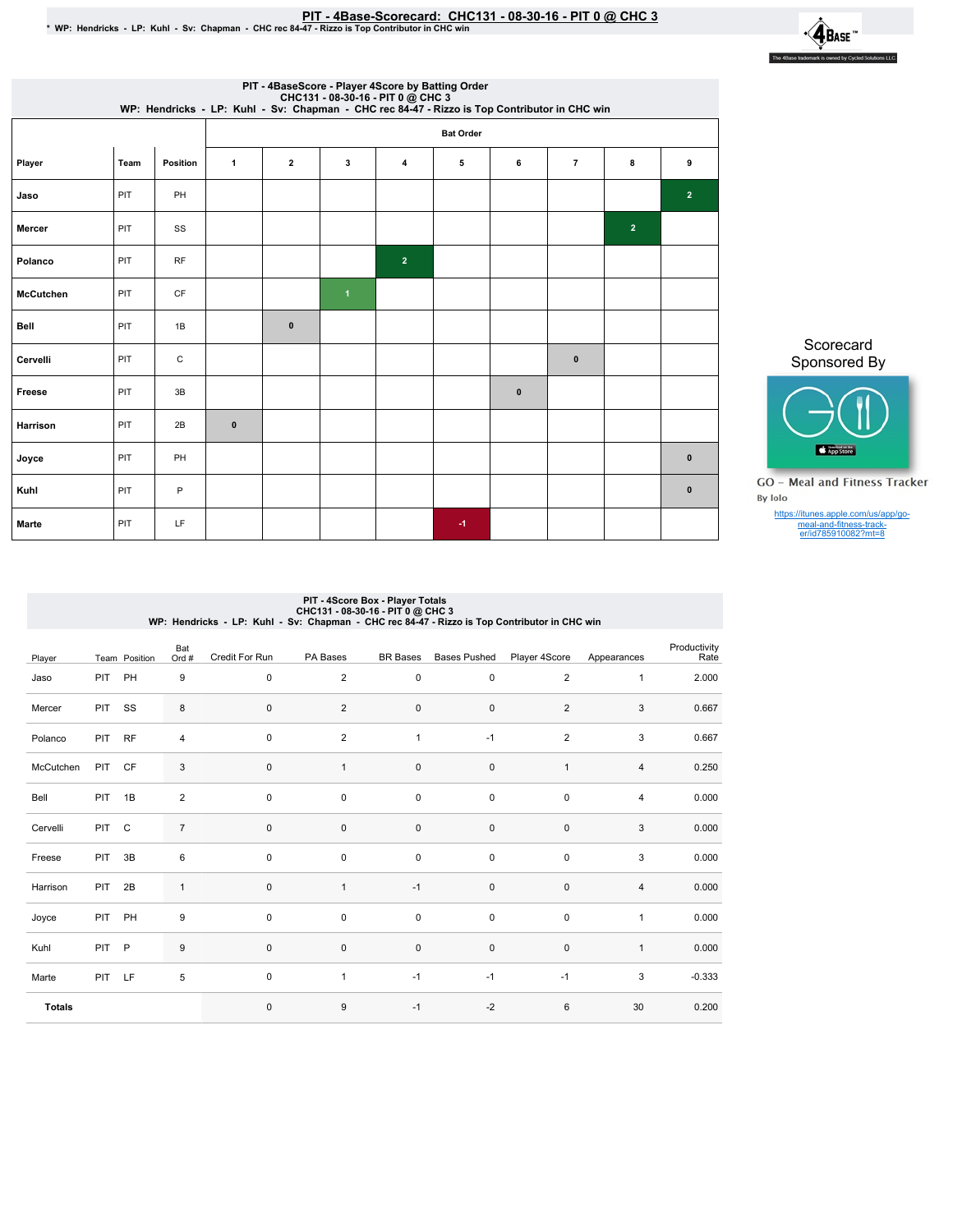| $\%$ DVH6FRUHFDLG $8+8$ |  |
|-------------------------|--|
| ----------------------- |  |

 $3,7$  #  $8+8$ 

| 3,7 %DVH6FRUH 300 HU 6FRUHE\ %DWLQJ 2 UGHU<br>$8 + 8$<br>$3,7$ # $8+8$<br>: $3 + HQGUFW$ / $3$ . XKO $6Y$ & KDSP DQ & + & U+<br>5 LJ R LV 7 RS & ROMMEXWRULQ & + & Z LQ |      |                              |  |           |  |  |  |  |  |  |  |  |
|-------------------------------------------------------------------------------------------------------------------------------------------------------------------------|------|------------------------------|--|-----------|--|--|--|--|--|--|--|--|
|                                                                                                                                                                         |      |                              |  | %DW2 UGHU |  |  |  |  |  |  |  |  |
| 300 HU                                                                                                                                                                  | 7HDP | 3 RVIMRQ                     |  |           |  |  |  |  |  |  |  |  |
| $- DVR$                                                                                                                                                                 | 3,7  | $3+$                         |  |           |  |  |  |  |  |  |  |  |
| 0 HJFHJ                                                                                                                                                                 | 3,7  | 66                           |  |           |  |  |  |  |  |  |  |  |
| 3 RODOFR                                                                                                                                                                | 3,7  | 5)                           |  |           |  |  |  |  |  |  |  |  |
| 0 F&XWFKHQ                                                                                                                                                              | 3,7  | &)                           |  |           |  |  |  |  |  |  |  |  |
| %HOD                                                                                                                                                                    | 3,7  | $\%$                         |  |           |  |  |  |  |  |  |  |  |
| & HUYHOOL                                                                                                                                                               | 3,7  | &                            |  |           |  |  |  |  |  |  |  |  |
| ) UHMH                                                                                                                                                                  | 3,7  | $\%$                         |  |           |  |  |  |  |  |  |  |  |
| $+$ DULIVRQ                                                                                                                                                             | 3,7  | $\%$                         |  |           |  |  |  |  |  |  |  |  |
| $-R\$ FH                                                                                                                                                                | 3,7  | $3+$                         |  |           |  |  |  |  |  |  |  |  |
| . XKO                                                                                                                                                                   | 3,7  | 3                            |  |           |  |  |  |  |  |  |  |  |
| 0 DUM                                                                                                                                                                   | 3,7  | $\left( \frac{1}{2} \right)$ |  |           |  |  |  |  |  |  |  |  |

6 FRUHFDUG 6 SRQ/RUHG%

<u>KWOSY WACHYDSSON FRP XVDSSJR</u><br>PHDCDQGILWOHAYWOFN<br><u>HULG "PW</u>

| 3,7 6 FRUH%R[ 300\HU7RW20V<br>$8 + 8$<br>$3.7$ # $8+8$<br>: 3 + HQGULFNV / 3 . XKO 6Y & KDSPDQ & + & U+F 5 LJ]RLV 7RS & RQMUEXWRULQ & + & ZLQ |                  |               |                        |                          |  |  |                                               |  |  |                    |  |  |  |
|-----------------------------------------------------------------------------------------------------------------------------------------------|------------------|---------------|------------------------|--------------------------|--|--|-----------------------------------------------|--|--|--------------------|--|--|--|
| 30 NU                                                                                                                                         |                  | 7HDP 3RVMLIRQ | %DW<br>$2 \, \text{L}$ | & UHGLV)/RU5XQ 3\$ %DVHV |  |  | %5 %DVHV %DVHV3XVKHG 300 NU6FRUH \$SSHDUDQFHV |  |  | 3 URGXFWYUW<br>5DM |  |  |  |
| $-D$ <sub><math>\overline{R}</math></sub>                                                                                                     | $3,7$ $3+$       |               |                        |                          |  |  |                                               |  |  |                    |  |  |  |
| 0 HJHJ                                                                                                                                        | 3.766            |               |                        |                          |  |  |                                               |  |  |                    |  |  |  |
| 3 RODOFR                                                                                                                                      | $3,7$ 5)         |               |                        |                          |  |  |                                               |  |  |                    |  |  |  |
| 0 F&XMFKHQ                                                                                                                                    | $3,7$ &)         |               |                        |                          |  |  |                                               |  |  |                    |  |  |  |
| %HO                                                                                                                                           | 3.7%             |               |                        |                          |  |  |                                               |  |  |                    |  |  |  |
| & HUYHOO                                                                                                                                      | $3.7\quad&\quad$ |               |                        |                          |  |  |                                               |  |  |                    |  |  |  |
| ) UHMH                                                                                                                                        | 3,7              | %             |                        |                          |  |  |                                               |  |  |                    |  |  |  |
| + DUILVRQ                                                                                                                                     | 3,7              | %             |                        |                          |  |  |                                               |  |  |                    |  |  |  |
| $-R$ FH                                                                                                                                       | $3,7$ $3+$       |               |                        |                          |  |  |                                               |  |  |                    |  |  |  |
| . XKO                                                                                                                                         | $3.7 \quad 3$    |               |                        |                          |  |  |                                               |  |  |                    |  |  |  |
| 0 DUM                                                                                                                                         | $3,7$ ()         |               |                        |                          |  |  |                                               |  |  |                    |  |  |  |
| 7RWDOV                                                                                                                                        |                  |               |                        |                          |  |  |                                               |  |  |                    |  |  |  |
|                                                                                                                                               |                  |               |                        |                          |  |  |                                               |  |  |                    |  |  |  |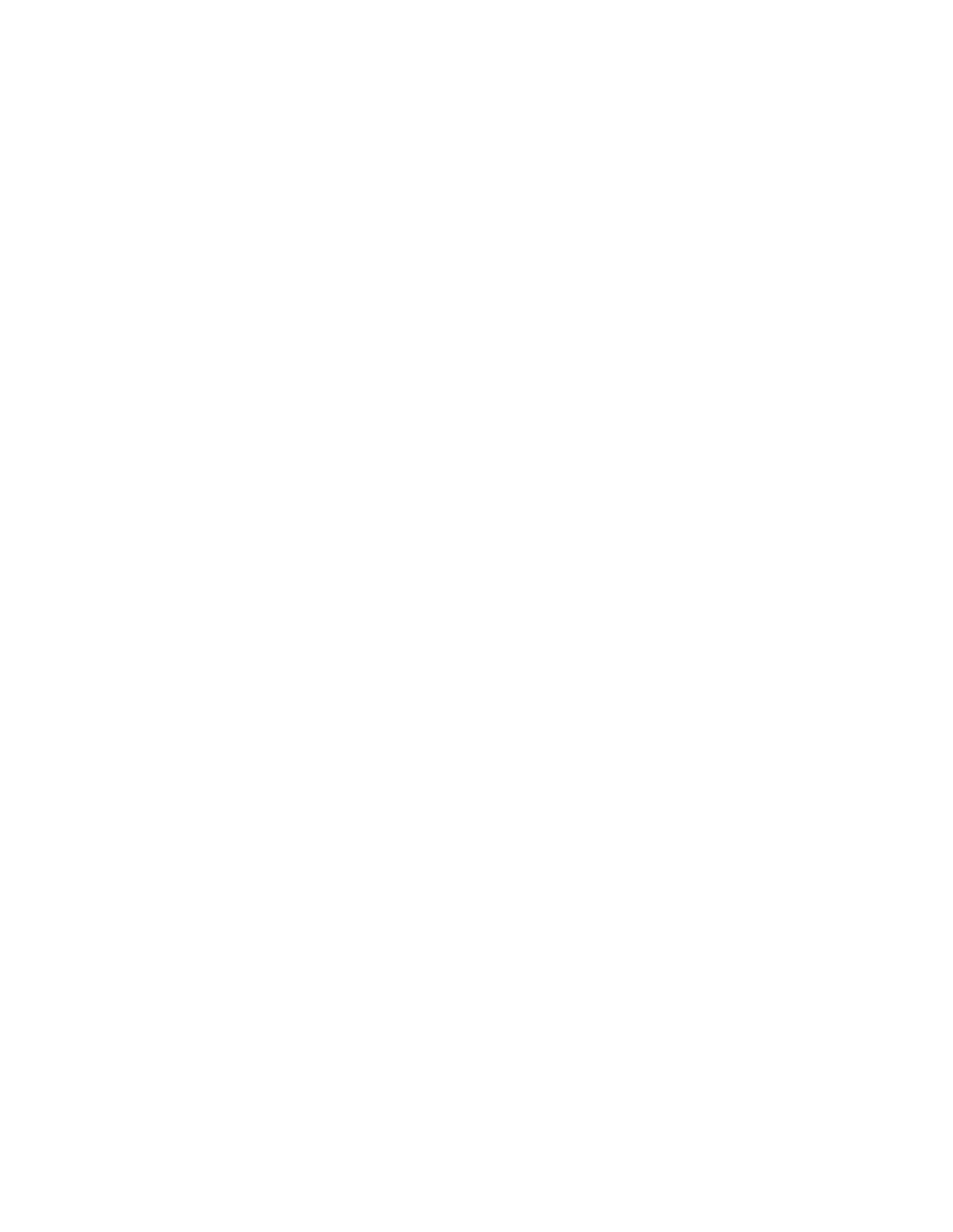#### Bat Order | Player | Inning | PlayText | LOBStatus Credit For Run PA Bases BR Bases Bases Pushed Player 4Score 1 Harrison 01 9 04 Walk+PO-1-3 06 8 09 K **Player Totals** 2 Bell 01 4-3 04 5-3 07 K 09 4-3 **Player Totals** 3 McCutchen 01 4 04 8 07 7.Single +FO'd-4-6 09 8 **Player Totals** 4 Polanco 02 4 05 8.Single +FO'd-6-4 07 | 4-6-FO +2ndSB | Left on 2nd **Player Totals** 5 Marte 02 6-3 05 6-4-FO + CS-2-4 07 9 **Player Totals** 6 Freese 02 K 05 K 08 4-3 **Player Totals** 7 Cervelli 03 6-3 06 9 08 8 **Player Totals** 8 Mercer 03 6-3 06 6-3 08 8.Double Left on 2nd **Player Totals** 9 Kuhl 03 K **Player Totals** Jaso 06 9.Double Left on 2nd **Player Totals** Joyce 08 8 **Player Totals Grand Total** 0 0 0 0 0 0 0 1 -1 0 0 0 0 0 0 0 0 0 0 0 0 0 0 0 1 -1 0 0 0 0 0 0 0 0 0 0 0 0 0 0 0 0 0 0 0 0 0 0 0 0 0 0 0 0 0 0 0 0 0 0 0 0 0 0 0 0 0 0 0 0 0 1 0 1 0 0 0 0 0 0  $\boxed{0}$  1  $\boxed{0}$   $\boxed{0}$  1 0 0 0 0 0 0 0 0 0 1 0 1  $1$  1  $-1$  1 1 0 2 1 -1 2 0 0 0 0 0 0 0  $1$  -1 -1 -1 -1 0 0 0 0 0 0 <u>0 | 1 | 1 | 1 |</u> 0 0 0 0 0 0 0 0 0 0 0 0 0 0 0 0 0 0  $\overline{0}$   $\overline{0}$   $\overline{0}$   $\overline{0}$   $\overline{0}$   $\overline{0}$   $\overline{0}$ 0 0 0 0 0 0 0 0 0 0 0 0 0 0 0 0 0 0 0 0 0 0 0 0 0 0 0 0 0 0 0 0 0 0 0 0 0 2 0 2 0 2 0 0 2 0 0 0 0 0 0  $\overline{0}$   $\overline{0}$   $\overline{0}$   $\overline{0}$   $\overline{0}$   $\overline{0}$   $\overline{0}$  $0 \qquad \qquad 2 \qquad \qquad 0 \qquad \qquad 0 \qquad \qquad 2$ 0 2 0 0 2 0 0 0 0 0 0 0 0 0 0 0 0 9 -1 -2 6 Detail by Bat Order/Player

## <u>PIT - 4Base-Scorecard: CHC131 - 08-30-16 - PIT 0 @ CHC 3</u>

\* WP: Hendricks-LP: Kuhl-Sv: Chapman-CHC rec 84-47 - Rizzo is Top Contributor in CHC win